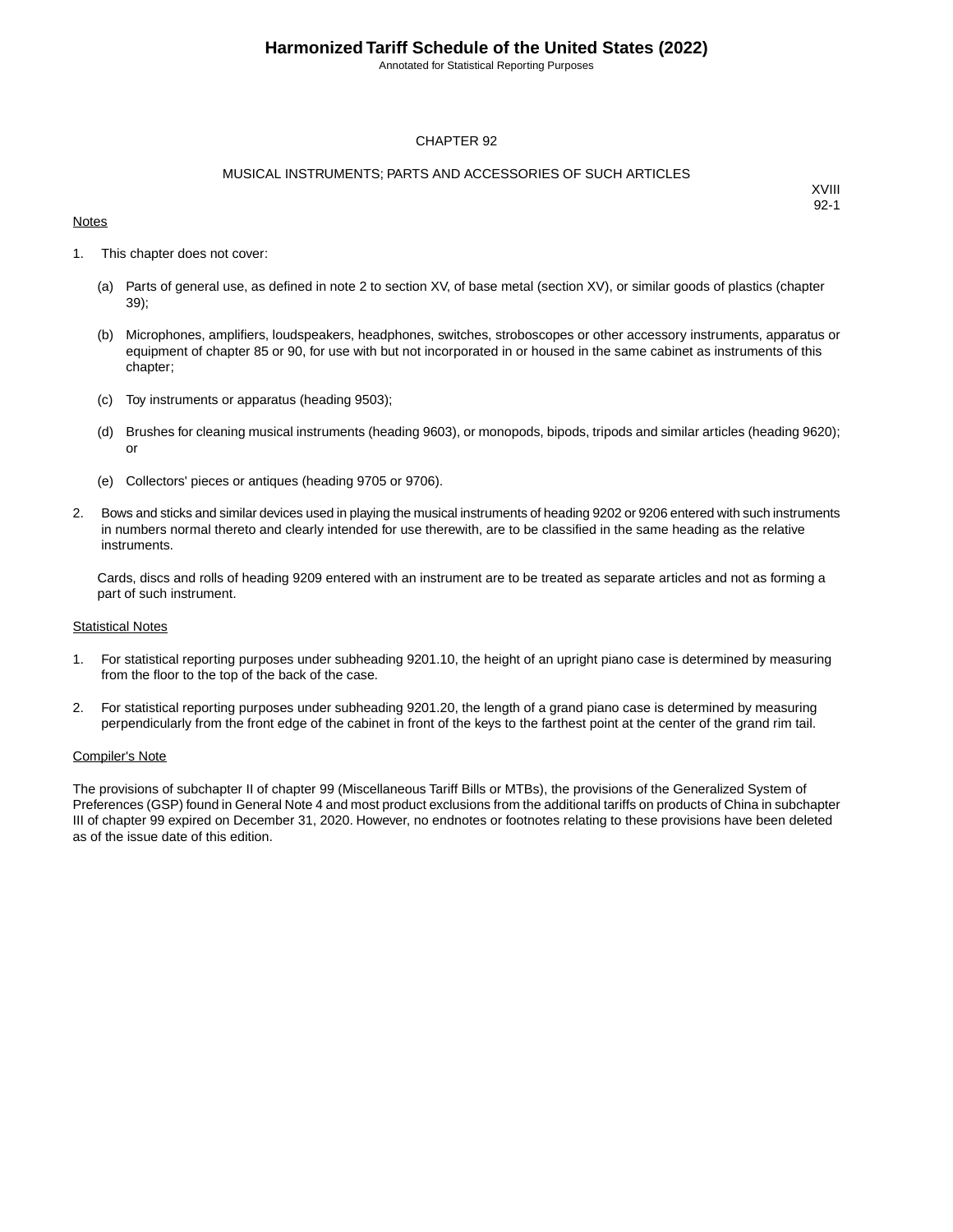Annotated for Statistical Reporting Purposes

| Heading/   | Stat.       |                                                                                                | Unit           |                        | Rates of Duty                                                    |   |
|------------|-------------|------------------------------------------------------------------------------------------------|----------------|------------------------|------------------------------------------------------------------|---|
| Subheading | Suf-<br>fix | Article Description                                                                            | of<br>Quantity | General                | $\mathbf{1}$<br>Special                                          | 2 |
| 9201       |             | Pianos, including player pianos; harpsichords and other                                        |                |                        |                                                                  |   |
| 9201.10.00 |             | keyboard stringed instruments:                                                                 |                | $4.7\%$ <sup>1/</sup>  | Free (A, AU, BH, CL, 40%<br>CO, D, E, IL, JO,<br>JP, KR, MA, OM, |   |
|            | 05          |                                                                                                |                |                        | P, PA, PE, S, SG)                                                |   |
|            | 11          | Other:<br>Containing a case measuring less than 111.76 cm                                      |                |                        |                                                                  |   |
|            | 21          | Containing a case measuring 111.76 cm or more                                                  |                |                        |                                                                  |   |
|            | 31          | Containing a case measuring 121.92 cm or more                                                  |                |                        |                                                                  |   |
| 9201.20.00 | 41          | Containing a case measuring 129.54 cm or more                                                  |                | $4.7\%$ <sup>1/</sup>  | Free (A, AU, BH, CL, 40%                                         |   |
|            |             |                                                                                                |                |                        | CO, D, E, IL, JO,<br>JP, KR, MA, OM,<br>P, PA, PE, S, SG)        |   |
|            | 05          | Other:                                                                                         |                |                        |                                                                  |   |
|            | 11          | Containing a case measuring less than 152.40 cm                                                |                |                        |                                                                  |   |
|            | 21<br>31    | Containing a case measuring 152.40 cm or more<br>Containing a case measuring 167.64 cm or more |                |                        |                                                                  |   |
|            | 41          | Containing a case measuring 180.34 cm or more                                                  |                |                        |                                                                  |   |
|            | 51          | Containing a case measuring 195.58 cm or more                                                  |                |                        |                                                                  |   |
| 9201.90.00 | 00          |                                                                                                |                | $-3.5\%$ <sup>1/</sup> | Free (A, AU, BH, CL, 40%                                         |   |
|            |             |                                                                                                |                |                        | CO, D, E, IL, JO,<br>KR, MA, OM, P,<br>PA, PE, S, SG)            |   |
|            |             |                                                                                                |                |                        |                                                                  |   |
|            |             |                                                                                                |                |                        |                                                                  |   |
|            |             |                                                                                                |                |                        |                                                                  |   |
|            |             |                                                                                                |                |                        |                                                                  |   |
|            |             |                                                                                                |                |                        |                                                                  |   |
|            |             |                                                                                                |                |                        |                                                                  |   |
|            |             |                                                                                                |                |                        |                                                                  |   |
|            |             |                                                                                                |                |                        |                                                                  |   |
|            |             |                                                                                                |                |                        |                                                                  |   |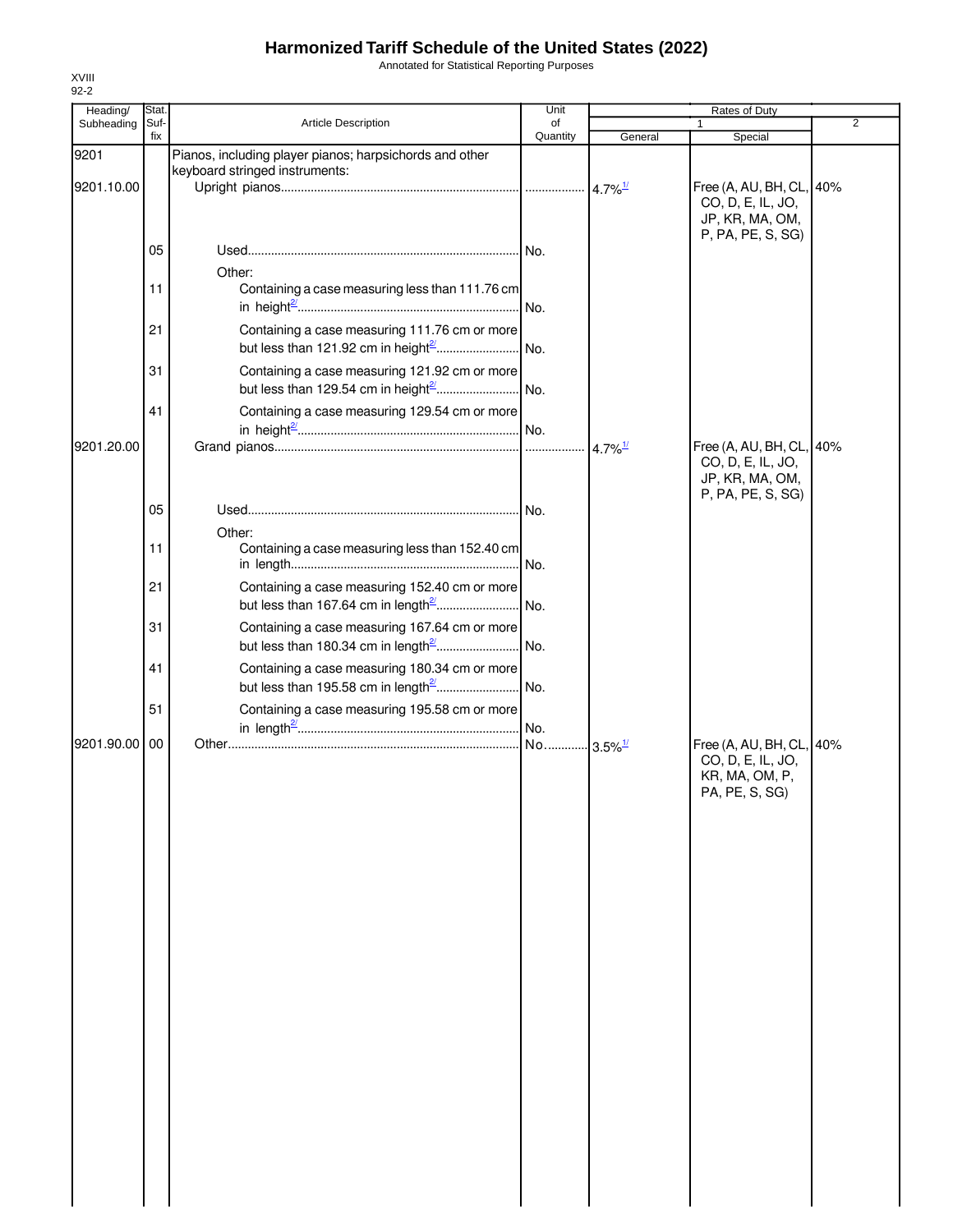Annotated for Statistical Reporting Purposes

| Heading/      | Stat.       |                                                                  | Unit                  |                        | Rates of Duty                                                                                       |                |
|---------------|-------------|------------------------------------------------------------------|-----------------------|------------------------|-----------------------------------------------------------------------------------------------------|----------------|
| Subheading    | Suf-<br>fix | Article Description                                              | of                    |                        | $\mathbf{1}$                                                                                        | $\overline{2}$ |
| 9202          |             | Other string musical instruments (for example, guitars, violins, | Quantity              | General                | Special                                                                                             |                |
| 9202.10.00 00 |             | harps):                                                          | No 3.2% <sup>3/</sup> |                        | Free (A, AU, BH, CL, 37.5%<br>CO, D, E, IL, JO,<br>KR, MA, OM, P,                                   |                |
| 9202.90       |             | Other:                                                           |                       |                        | PA, PE, S, SG)                                                                                      |                |
| 9202.90.20 00 |             | Guitars:<br>Valued not over \$100 each, excluding the value of   |                       |                        |                                                                                                     |                |
|               |             |                                                                  | No                    | $4.5\%$ <sup>1/</sup>  | Free (A*, AU, BH,<br>CL, CO, D, E, IL,<br>JO, KR, MA, OM,<br>P, PA, PE, S, SG)                      | 40%            |
| 9202.90.40 00 |             |                                                                  | No                    | $.8.7\%$ <sup>1/</sup> | Free (A*, AU, BH,<br>CL, CO, D, E, IL,<br>JO, KR, MA, OM,                                           | 40%            |
| 9202.90.60 00 |             |                                                                  | No 4.6% <sup>3/</sup> |                        | P, PA, PE, S, SG)<br>Free (A*, AU, BH,<br>CL, CO, D, E, IL,<br>JO, KR, MA, OM,<br>P, PA, PE, S, SG) | 40%            |
|               |             |                                                                  |                       |                        |                                                                                                     |                |
|               |             |                                                                  |                       |                        |                                                                                                     |                |
|               |             |                                                                  |                       |                        |                                                                                                     |                |
|               |             |                                                                  |                       |                        |                                                                                                     |                |
|               |             |                                                                  |                       |                        |                                                                                                     |                |
|               |             |                                                                  |                       |                        |                                                                                                     |                |
|               |             |                                                                  |                       |                        |                                                                                                     |                |
|               |             |                                                                  |                       |                        |                                                                                                     |                |
|               |             |                                                                  |                       |                        |                                                                                                     |                |
|               |             |                                                                  |                       |                        |                                                                                                     |                |
|               |             |                                                                  |                       |                        |                                                                                                     |                |
|               |             |                                                                  |                       |                        |                                                                                                     |                |
|               |             |                                                                  |                       |                        |                                                                                                     |                |
|               |             |                                                                  |                       |                        |                                                                                                     |                |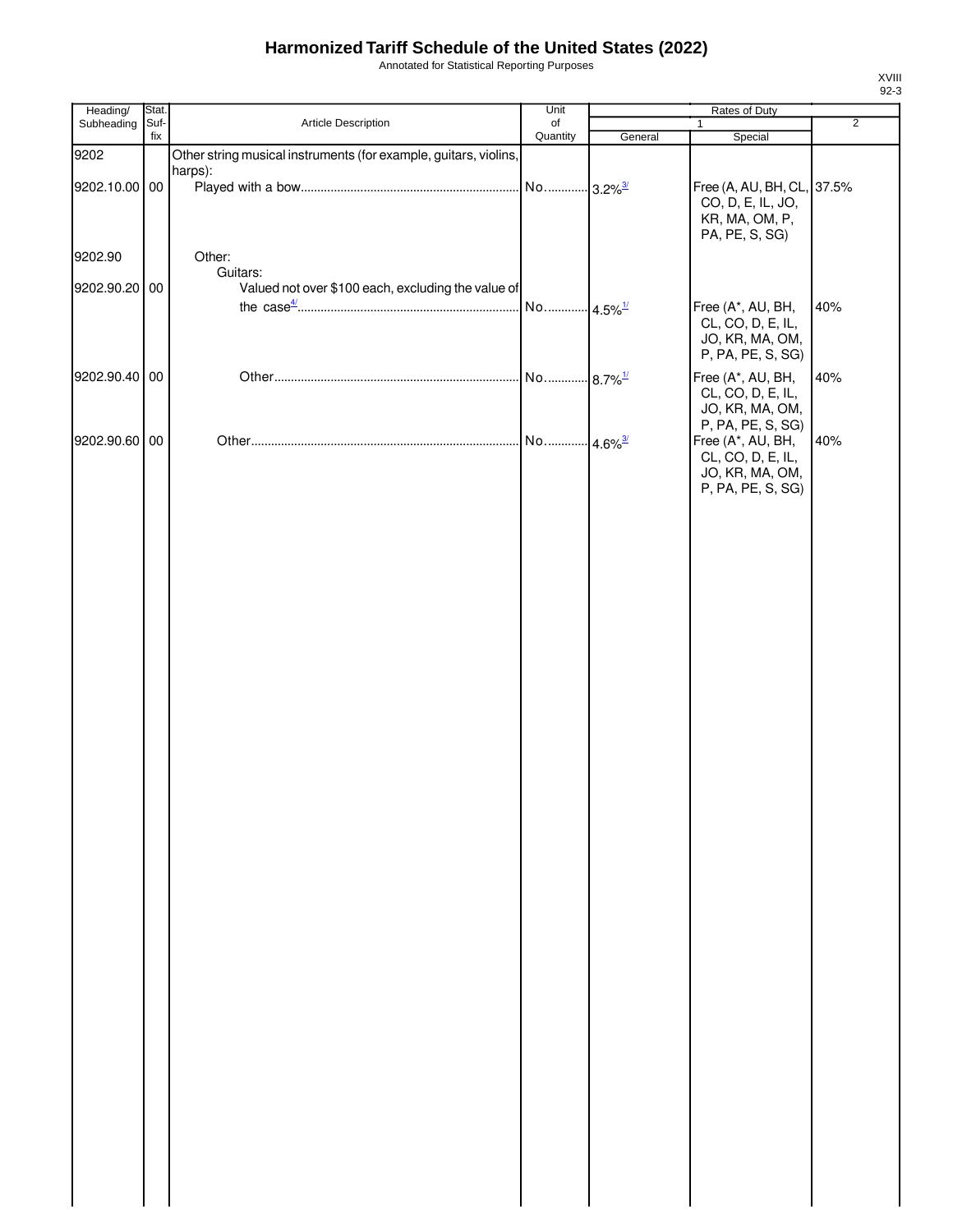Annotated for Statistical Reporting Purposes

| Heading/      | Stat.       |                                                                                                                                                                           | Unit                      |                            | Rates of Duty                                                                         |     |
|---------------|-------------|---------------------------------------------------------------------------------------------------------------------------------------------------------------------------|---------------------------|----------------------------|---------------------------------------------------------------------------------------|-----|
| Subheading    | Suf-<br>fix | <b>Article Description</b>                                                                                                                                                | of<br>Quantity            | General                    | Special                                                                               | 2   |
| 9205          |             | Wind musical instruments (for example, keyboard pipe organs,<br>accordions, clarinets, trumpets, bagpipes), other than<br>fairground organs and mechanical street organs: |                           |                            |                                                                                       |     |
| 9205.10.00    |             |                                                                                                                                                                           |                           | $2.9\%$ <sup>1/</sup>      | Free (A*, AU, BH,<br>CL, CO, D, E, IL,<br>JO, JP, KR, MA,<br>OM, P, PA, PE, S,<br>SG) | 40% |
|               | 40          |                                                                                                                                                                           |                           |                            |                                                                                       |     |
| 9205.90       | 80          | Other:<br>Keyboard pipe organs; harmoniums and similar                                                                                                                    | No.                       |                            |                                                                                       |     |
| 9205.90.12 00 |             | keyboard instruments with free metal reeds:                                                                                                                               | No Free <sup>1/</sup>     |                            |                                                                                       | 35% |
|               |             |                                                                                                                                                                           |                           |                            |                                                                                       |     |
| 9205.90.14 00 |             | Accordions and similar instruments; mouth organs:                                                                                                                         | No 2.7% <sup>1/</sup>     |                            | Free (A*, AU, BH,<br>CL, CO, D, E, IL,<br>JO, JP, KR, MA,<br>OM, P, PA, PE, S,<br>SG) | 40% |
|               |             | Accordions and similar instruments:                                                                                                                                       |                           |                            |                                                                                       |     |
| 9205.90.15 00 |             |                                                                                                                                                                           | No Free <sup>1/</sup>     |                            |                                                                                       | 40% |
| 9205.90.18 00 |             |                                                                                                                                                                           | No  2.6% <sup>1/</sup>    |                            | Free (A*, AU, BH,<br>CL, CO, D, E, IL,<br>JO, JP, KR, MA,<br>OM, P, PA, PE, S,<br>SG) | 40% |
| 9205.90.19 00 |             |                                                                                                                                                                           |                           |                            |                                                                                       | 40% |
| 9205.90.20 00 |             | Woodwind instruments:                                                                                                                                                     |                           |                            |                                                                                       | 40% |
|               |             |                                                                                                                                                                           |                           |                            |                                                                                       |     |
| 9205.90.40    |             |                                                                                                                                                                           |                           |                            | Free (A*, AU, BH,<br>CL, CO, D, E, IL,<br>JO, JP, KR, MA,<br>OM, P, PA, PE, S,<br>SG) | 40% |
|               | 20          |                                                                                                                                                                           |                           |                            |                                                                                       |     |
|               | 40          |                                                                                                                                                                           | No.                       |                            |                                                                                       |     |
|               | 60          | Flutes and piccolos (except bamboo)                                                                                                                                       | No.                       |                            |                                                                                       |     |
|               | 80          |                                                                                                                                                                           | .I No.                    |                            |                                                                                       |     |
| 9205.90.60 00 |             |                                                                                                                                                                           | No                        | $l$ Free $\frac{1}{l}$     |                                                                                       | 40% |
| 9206.00       |             | Percussion musical instruments (for example, drums,<br>xylophones, cymbals, castanets, maracas):                                                                          |                           |                            |                                                                                       |     |
| 9206.00.20 00 |             |                                                                                                                                                                           | No                        | $\cdot$ 4.8% $\frac{1}{2}$ | Free (A*, AU, BH,<br>CL, CO, D, E, IL,<br>JO, KR, MA, OM,<br>P, PA, PE, S, SG)        | 40% |
| 9206.00.40    | 00          |                                                                                                                                                                           | . No.  Free <sup>1/</sup> |                            |                                                                                       | 40% |
| 9206.00.60 00 |             | Sets of tuned bells known as chimes, peals or carillons No Free <sup>1/</sup>                                                                                             |                           |                            |                                                                                       | 50% |
| 9206.00.80 00 |             |                                                                                                                                                                           | No 5.3% <sup>1/</sup>     |                            | Free (A*, AU, BH,                                                                     | 40% |
|               |             |                                                                                                                                                                           |                           |                            | CL, CO, D, E, IL,<br>JO, KR, MA, OM,<br>P, PA, PE, S, SG)                             |     |
|               |             |                                                                                                                                                                           |                           |                            |                                                                                       |     |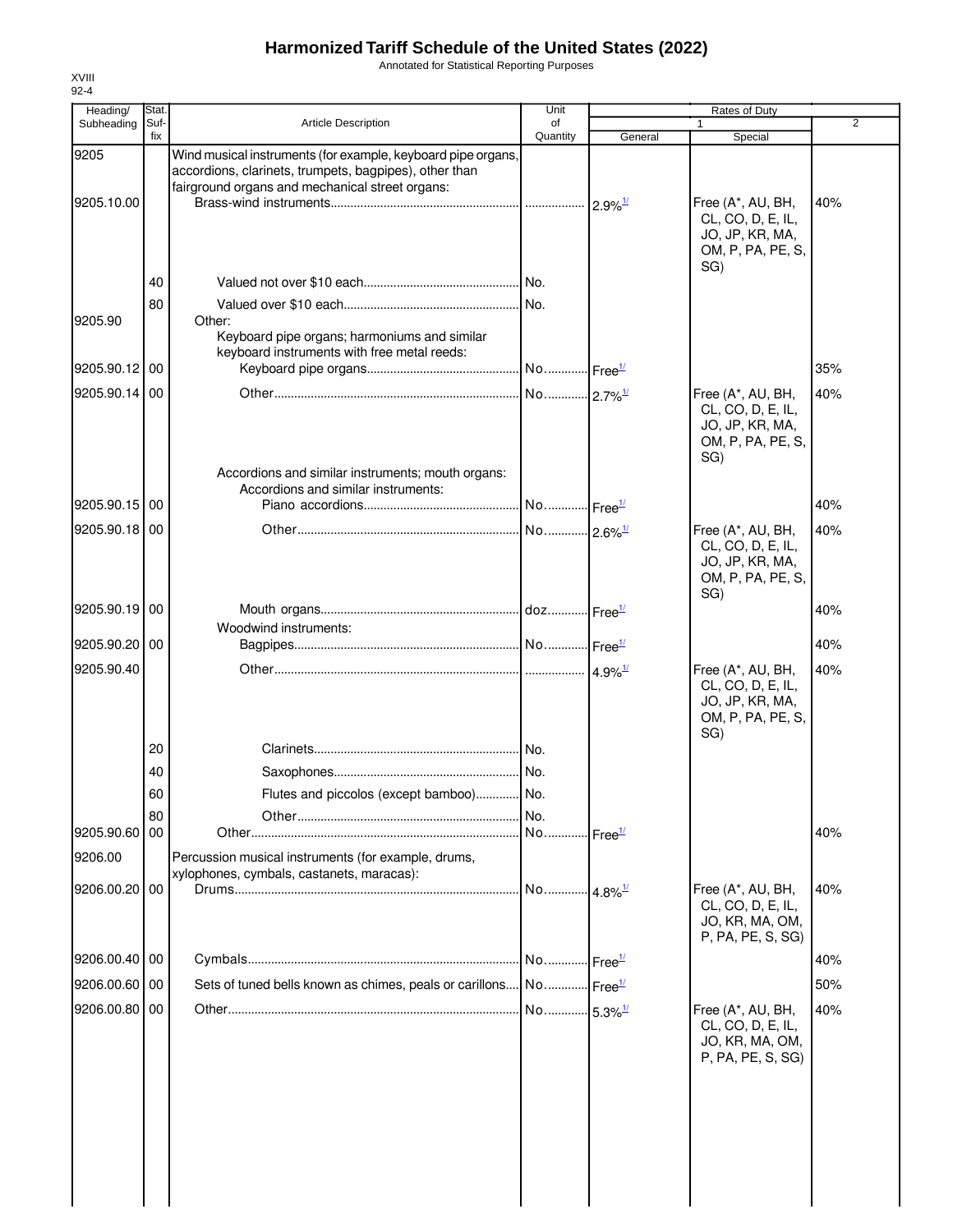Annotated for Statistical Reporting Purposes

| Heading/   | Stat.       |                                                                                                                                                                                                                                                                                                    | Unit           |                     | Rates of Duty                                                                               |                |
|------------|-------------|----------------------------------------------------------------------------------------------------------------------------------------------------------------------------------------------------------------------------------------------------------------------------------------------------|----------------|---------------------|---------------------------------------------------------------------------------------------|----------------|
| Subheading | Suf-<br>fix | Article Description                                                                                                                                                                                                                                                                                | of<br>Quantity | General             | Special                                                                                     | $\overline{2}$ |
| 9207       |             | Musical instruments, the sound of which is produced, or must<br>be amplified, electrically (for example, organs, guitars,<br>accordions):                                                                                                                                                          |                |                     |                                                                                             |                |
| 9207.10.00 |             |                                                                                                                                                                                                                                                                                                    |                |                     | Free (A*, AU, BH,<br>CL, CO, D, E, IL,<br>JO, KR, MA, OM,<br>P, PA, PE, S, SG)<br>2.7% (JP) | 40%            |
|            | 05          | Music synthesizers:                                                                                                                                                                                                                                                                                |                |                     |                                                                                             |                |
|            | 10          | Other:<br>With more than one keyboard:                                                                                                                                                                                                                                                             |                |                     |                                                                                             |                |
|            | 45          |                                                                                                                                                                                                                                                                                                    |                |                     |                                                                                             |                |
|            | 55          | With one keyboard:                                                                                                                                                                                                                                                                                 |                |                     |                                                                                             |                |
|            | 60          |                                                                                                                                                                                                                                                                                                    |                |                     |                                                                                             |                |
|            | 65          | Other:                                                                                                                                                                                                                                                                                             |                |                     |                                                                                             |                |
|            | 75          | Valued \$100 or over each No.                                                                                                                                                                                                                                                                      |                |                     |                                                                                             |                |
| 9207.90.00 |             |                                                                                                                                                                                                                                                                                                    |                | $5\%$ <sup>1/</sup> | Free (A*, AU, BH,<br>CL, CO, D, E, IL,<br>JO, JP, KR, MA,<br>OM, P, PA, PE, S,<br>SG)       | 40%            |
|            | 40          |                                                                                                                                                                                                                                                                                                    |                |                     |                                                                                             |                |
|            | 80          |                                                                                                                                                                                                                                                                                                    | No.            |                     |                                                                                             |                |
| 9208       |             | Music boxes, fairground organs, mechanical street organs,<br>mechanical singing birds, musical saws and other musical<br>instruments not falling within any other heading of this chapter;<br>decoy calls of all kinds; whistles, call horns and other<br>mouth-blown sound signaling instruments: |                |                     |                                                                                             |                |
| 9208.10.00 | 00          |                                                                                                                                                                                                                                                                                                    |                |                     | Free (A*, AU, BH,<br>CL, CO, D, E, IL,<br>JO, KR, MA, OM,<br>P, PA, PE, S, SG)              | 40%            |
| 9208.90.00 |             |                                                                                                                                                                                                                                                                                                    |                |                     | Free (A*, AU, BH,<br>CL, CO, D, E, IL,<br>JO, KR, MA, OM,<br>P, PA, PE, S, SG)              | 40%            |
|            | 40          |                                                                                                                                                                                                                                                                                                    | I No.          |                     |                                                                                             |                |
|            | 80          |                                                                                                                                                                                                                                                                                                    |                |                     |                                                                                             |                |
|            |             |                                                                                                                                                                                                                                                                                                    |                |                     |                                                                                             |                |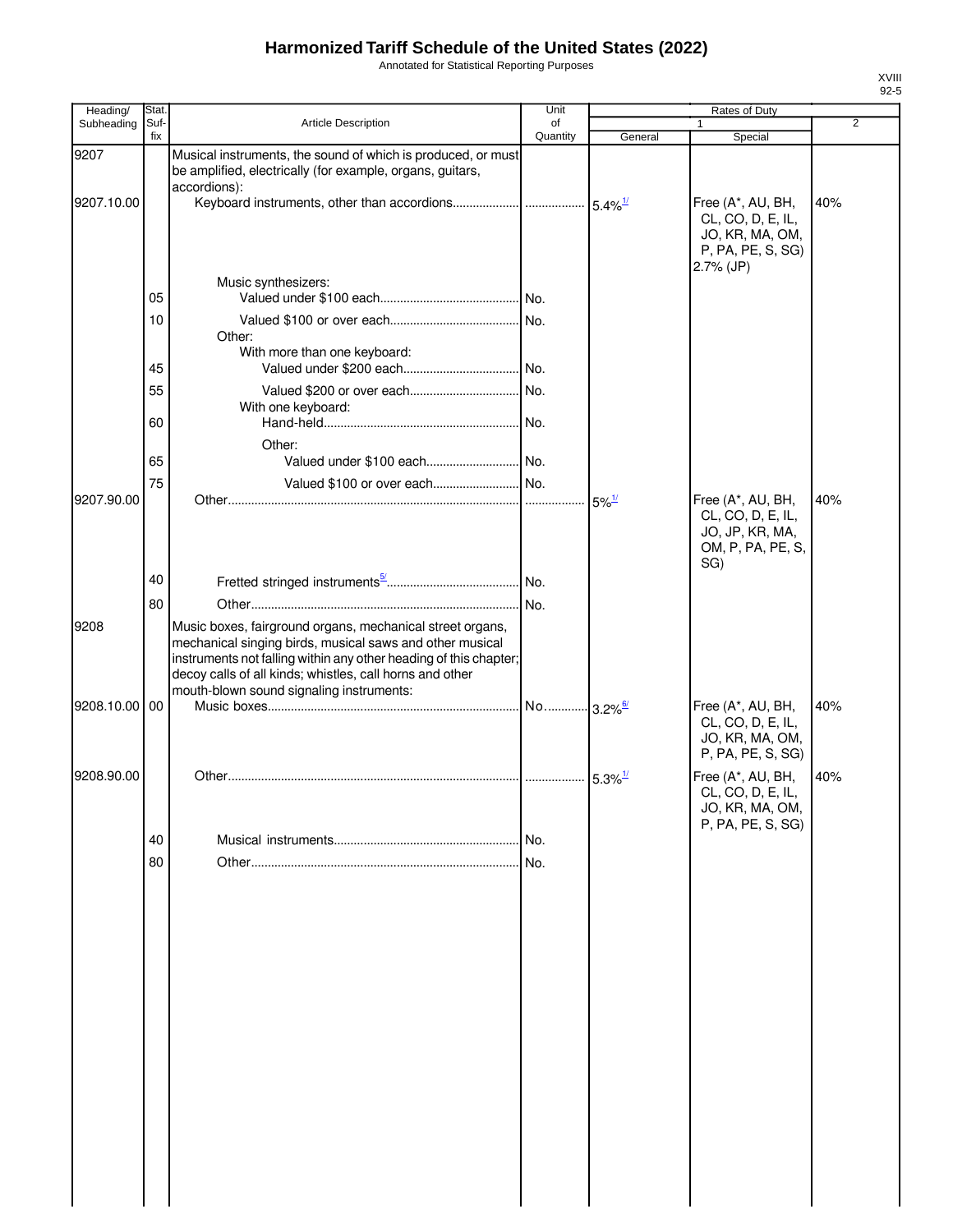Annotated for Statistical Reporting Purposes

| Heading/                 | Stat.       |                                                                                                                                                                                                                          | Unit                  |                       | Rates of Duty                                                                         |                          |
|--------------------------|-------------|--------------------------------------------------------------------------------------------------------------------------------------------------------------------------------------------------------------------------|-----------------------|-----------------------|---------------------------------------------------------------------------------------|--------------------------|
| Subheading               | Suf-<br>fix | Article Description                                                                                                                                                                                                      | of<br>Quantity        | General               | Special                                                                               | 2                        |
| 9209                     |             | Parts (for example, mechanisms for music boxes) and<br>accessories (for example, cards, discs and rolls for mechanical<br>instruments) of musical instruments; metronomes, tuning forks<br>and pitch pipes of all kinds: |                       |                       |                                                                                       |                          |
| 9209.30.00               | 00          |                                                                                                                                                                                                                          |                       |                       |                                                                                       | 40%                      |
| 9209.91<br>9209.91.40 00 |             | Other:<br>Parts and accessories for pianos:                                                                                                                                                                              |                       |                       |                                                                                       | \$1/1,000 pins           |
| 9209.91.80 00            |             |                                                                                                                                                                                                                          |                       |                       | Free (A+, AU, BH,<br>CL, CO, D, E, IL,<br>JO, KR, MA, OM,<br>P, PA, PE, S, SG)        | $+35%$<br>40%            |
| 9209.92                  |             | Parts and accessories for the musical instruments of<br>heading 9202:                                                                                                                                                    |                       |                       |                                                                                       |                          |
| 9209.92.20 00            |             | Mutes, collapsible musical instrument stands and<br>music holders for attachment to musical                                                                                                                              |                       |                       |                                                                                       |                          |
|                          |             |                                                                                                                                                                                                                          |                       |                       | Free (A*, AU, BH,<br>CL, CO, D, E, IL,<br>JO, KR, MA, OM,<br>P, PA, PE, S, SG)        | 45%                      |
| 9209.92.40 00            |             |                                                                                                                                                                                                                          |                       | $3.5\%$ <sup>1/</sup> | CL, CO, D, E, IL,<br>JO, KR, MA, OM,<br>P, PA, PE, S, SG)                             | \$1/1,000 pins<br>$+35%$ |
| 9209.92.60 00            |             | Bows, parts of bows, bow hair, chin rests and other<br>parts and accessories for string instruments played                                                                                                               |                       |                       |                                                                                       |                          |
|                          |             |                                                                                                                                                                                                                          |                       |                       |                                                                                       | 40%                      |
| 9209.92.80 00<br>9209.94 |             | Parts and accessories for the musical instruments of                                                                                                                                                                     |                       |                       | Free (A*, AU, BH,<br>CL, CO, D, E, IL,<br>JO, KR, MA, OM,<br>P, PA, PE, S, SG)        | 40%                      |
|                          |             | heading 9207:                                                                                                                                                                                                            |                       |                       |                                                                                       |                          |
| 9209.94.40 00            |             |                                                                                                                                                                                                                          |                       |                       | Free (A*, AU, BH,<br>CL, CO, D, E, IL,<br>JO, KR, MA, OM,<br>P, PA, PE, S, SG)        | 45%                      |
| 9209.94.80 00            |             |                                                                                                                                                                                                                          | No 2.7% <sup>1/</sup> |                       | Free (A*, AU, BH,<br>CL, CO, D, E, IL,<br>JO, JP, KR, MA,<br>OM, P, PA, PE, S,<br>SG) | 40%                      |
|                          |             |                                                                                                                                                                                                                          |                       |                       |                                                                                       |                          |
|                          |             |                                                                                                                                                                                                                          |                       |                       |                                                                                       |                          |
|                          |             |                                                                                                                                                                                                                          |                       |                       |                                                                                       |                          |
|                          |             |                                                                                                                                                                                                                          |                       |                       |                                                                                       |                          |
|                          |             |                                                                                                                                                                                                                          |                       |                       |                                                                                       |                          |
|                          |             |                                                                                                                                                                                                                          |                       |                       |                                                                                       |                          |
|                          |             |                                                                                                                                                                                                                          |                       |                       |                                                                                       |                          |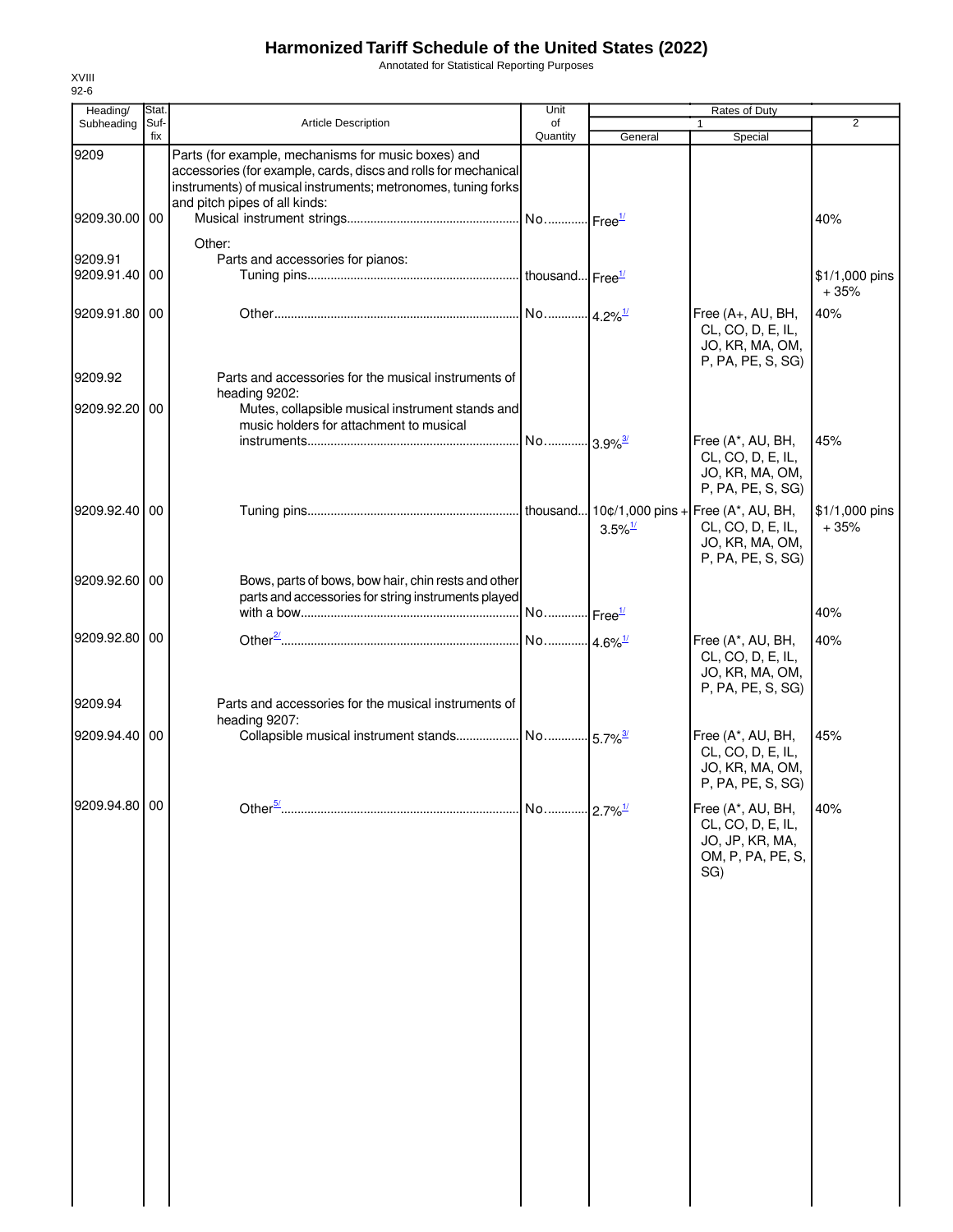Annotated for Statistical Reporting Purposes

| Heading/      | Stat. |                                                                                                                                                                                                                                                      | Unit                              |                            | Rates of Duty                                                                  |                |
|---------------|-------|------------------------------------------------------------------------------------------------------------------------------------------------------------------------------------------------------------------------------------------------------|-----------------------------------|----------------------------|--------------------------------------------------------------------------------|----------------|
| Subheading    | Suf-  | Article Description                                                                                                                                                                                                                                  | of                                |                            |                                                                                | $\overline{2}$ |
| 9209 (con.)   | fix   | Parts (for example, mechanisms for music boxes) and                                                                                                                                                                                                  | Quantity                          | General                    | Special                                                                        |                |
| 9209.99       |       | accessories (for example, cards, discs and rolls for mechanical<br>instruments) of musical instruments; metronomes, tuning forks<br>and pitch pipes of all kinds: (con.)<br>Other: (con.)<br>Other:                                                  |                                   |                            |                                                                                |                |
| 9209.99.05    | 00    | Metronomes, tuning forks and pitch pipes                                                                                                                                                                                                             | No Free <sup>1/</sup><br>kg       |                            |                                                                                | 40%            |
| 9209.99.10    | 00    | Mutes for musical instruments; pedals, dampers<br>and spurs for drums; pedals and holders for<br>cymbals; lyres and other music holders for<br>attachment to musical instruments; and collapsible<br>stands for holding music or for holding musical |                                   |                            |                                                                                |                |
|               |       |                                                                                                                                                                                                                                                      | No 5.7% <sup>1/</sup>             |                            | Free (A*, AU, BH,<br>CL, CO, D, E, IL,<br>JO, KR, MA, OM,<br>P, PA, PE, S, SG) | 45%            |
| 9209.99.16 00 |       | Other:<br>For pipe organs of subheading 9205.90.12 No Free <sup>1/</sup>                                                                                                                                                                             |                                   |                            |                                                                                | 35%            |
|               |       |                                                                                                                                                                                                                                                      | kg                                |                            |                                                                                |                |
| 9209.99.18 00 |       |                                                                                                                                                                                                                                                      |                                   |                            | Free (A*, AU, BH,<br>CL, CO, D, E, IL,<br>JO, KR, MA, OM,<br>P, PA, PE, S, SG) | 40%            |
| 9209.99.20 00 |       |                                                                                                                                                                                                                                                      | kg                                |                            |                                                                                | 40%            |
| 9209.99.40    |       | For other woodwind and brass wind musical                                                                                                                                                                                                            |                                   |                            |                                                                                |                |
|               | 40    | For woodwind musical instruments                                                                                                                                                                                                                     | l No.<br>kg                       | $\cdot$ Free <sup>1/</sup> |                                                                                | 40%            |
|               | 80    |                                                                                                                                                                                                                                                      | No.                               |                            |                                                                                |                |
| 9209.99.61    | 00    |                                                                                                                                                                                                                                                      | kg<br>No Free <sup>1/</sup><br>kg |                            |                                                                                | 40%            |
| 9209.99.80    | 00    |                                                                                                                                                                                                                                                      | No 5.3% <sup>1/</sup>             |                            | Free (A*, AU, BH,<br>CL, CO, D, E, IL,<br>JO, KR, MA, OM,<br>P, PA, PE, S, SG) | 40%            |
|               |       |                                                                                                                                                                                                                                                      |                                   |                            |                                                                                |                |